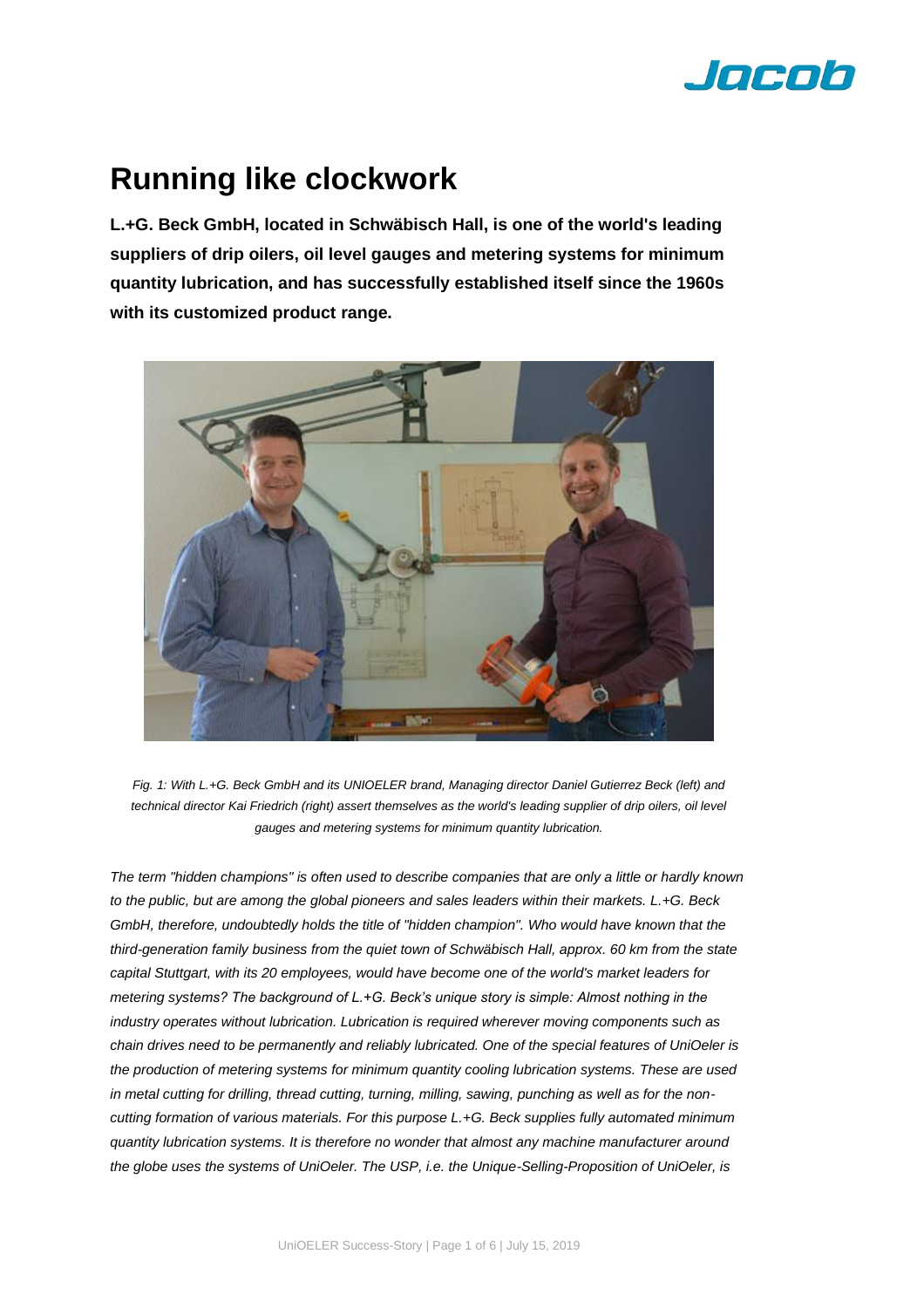

*that almost all metering systems are manufactured in small batches according to customer requirements. In other words: Each lubrication system is individually tailored to the customer's needs. Important components for the functionality and quality of a UniOeler minimum quantity lubrication system are float switches. Float switches report at corresponding states at pre-defined minimum or maximum levels so that switching operations can be triggered. With regard to float switches, L.+ G. Beck has been cooperating with the company Jacob in Rommelshausen near Stuttgart since the early 1990s. Founded in 1922, the company with its 200 employees is one of the top manufacturers of float switches. Jacob's float switches can be found in almost all high-speed trains worldwide. The commitment of the two medium-sized companies is what sets them apart from the rest. Acting as an extension, so to speak, Jacob supplies just-in-time individually configured float switches, which can be fitted into the customer-specific UniOeler designs. For that reason, as a supplier, Jacob acts as a strategic partner of L.+G. Beck GmbH.* 



*Fig. 2: UniOeler - high-end minimum quantity lubrication system (Figure: UniOeler)*

#### **Lubricant, an underestimated material**

The use of lubricants has become indispensable in the modern technical world. No industrial process with mechanical movement can operate without lubrication. For example, lubrication is used for chain drives, in conveyor systems in mechanical engineering or in machining production as minimum quantity lubrication or minimum quantity cooling lubrication for the cooling of [machining processes](https://de.wikipedia.org/wiki/Zerspanung) with small quantities of [coolant.](https://de.wikipedia.org/wiki/Kühlschmiermittel) Kilometer-long transport routes and conveyor systems are not uncommon today, especially when it comes to internal logistics. To ensure the smooth functionality and long service life of chain drives and to avoid rapid wear and tear of such chain drives or even wear and tear of the chain, hundreds of lubrication points can be present on a conveyor system. Of course, an employee could be hired for this work who could apply the lubrication manually with an oil can or brush and go from one lubrication point to the next; but the "human error" element would then be inevitable. The industry 4.0 requirements of automation, as well as the demands for process safety with fixed and exact measurements makes semi- and fully automatic lubrication indispensable. Another advantage: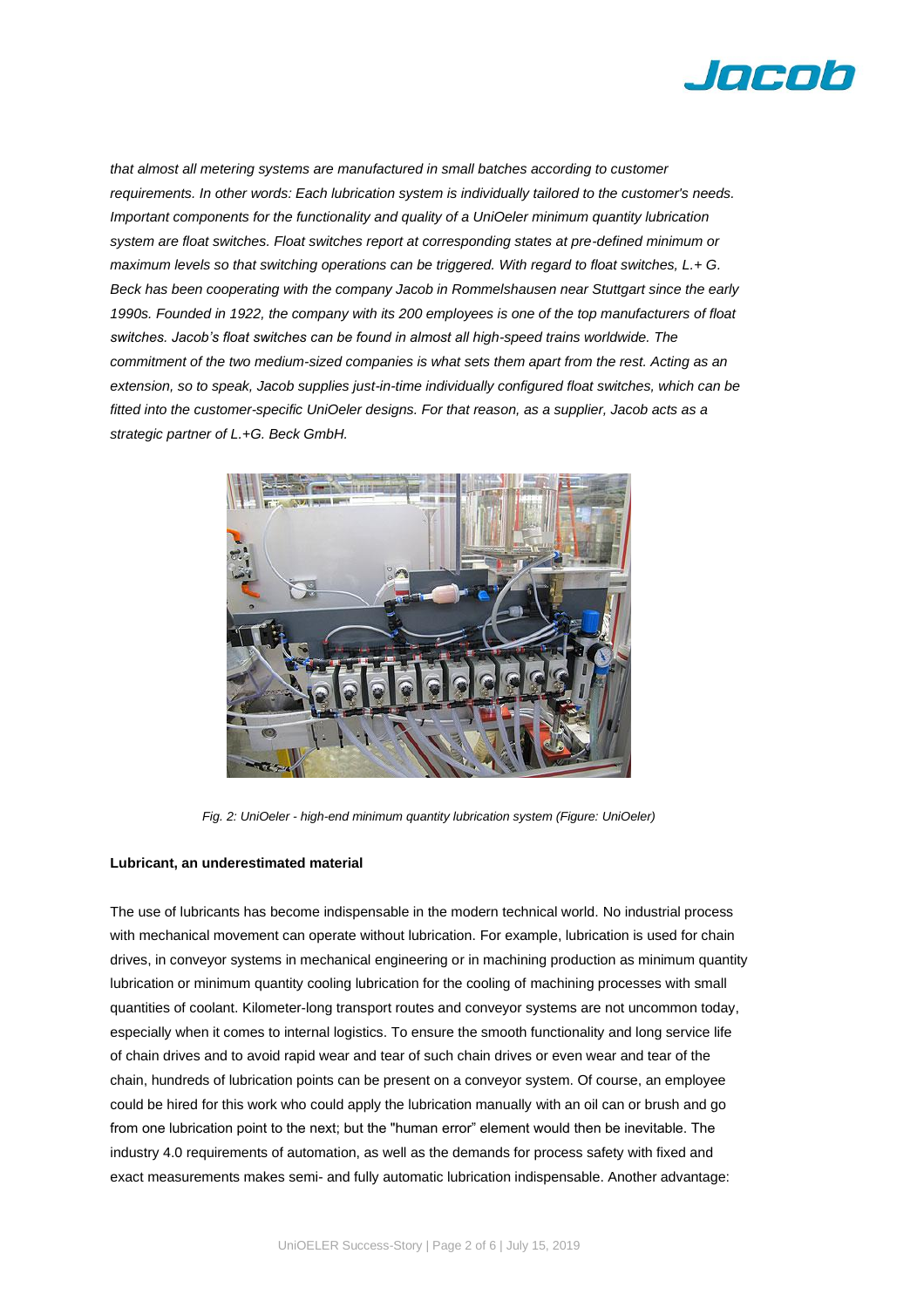

The lubricant levels are automatically monitored and, in the case of centralized lubrication, they generally only need to be refilled once a month.



*Fig. 3a-3c: Installation of Jacob* 

*Float switches for the production at L.+G. Beck GmbH*

### **UniOeler.**

## **It all began in 1961 with the drip oiler.**

In 1961, the year the Berlin Wall was built and the year Yuri Gagarin became the first person to circumnavigate the globe from space, Lore and Günther Beck started to develop and produce simple oil level gauges, flow indicators and drip oilers. What clients value up to this day: The UniOeler drip oilers from L.+G. Beck offer the advantage that the drip metering is "automatically driven" by gravity and is reduced or increased through a regulating spindle. In addition, the filling level is visible through the glass container and it can be used as a storage or pressure compensation container.

Already during the early days, the virtues of L.+G. Beck were "passed on" as the "company DNA" to the two grandchildren Kai Friedrich, technical director and Daniel Gutierrez Beck, managing director. This included: The realization of customized products in small batches. There is a reason that the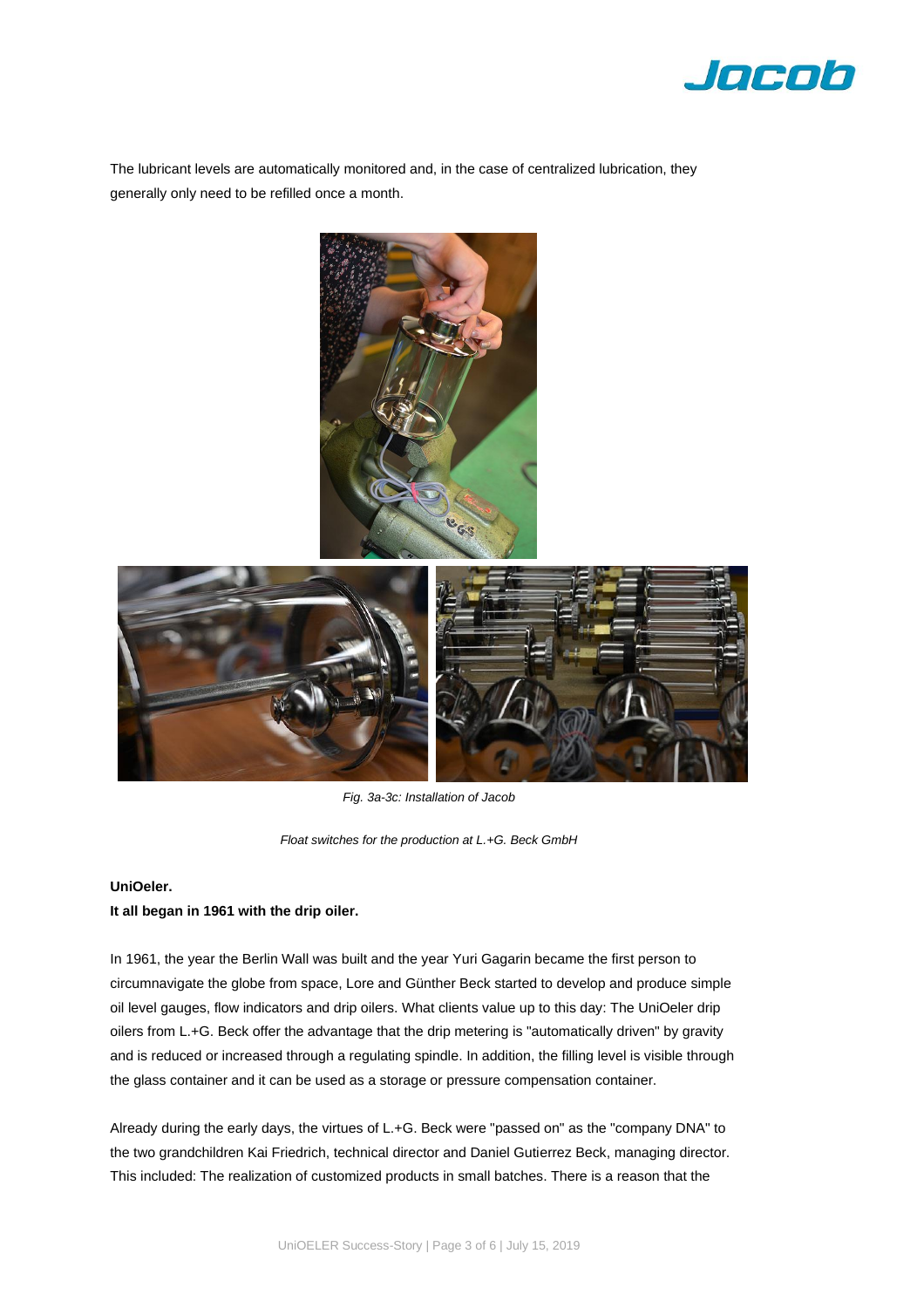

slogan of the company's founder Günther Beck was: "Whenever one of our customers makes three requests for a specific product supplement, L.+G. Beck adopts it into the product portfolio". So, no sooner said than done: The first further developments of the drip oilers were already realized at that time. For industries with high dust exposure, dust protection covers made of brass have been developed, which are secured by a chain. Another customer requirement resulted from the need to install machine tools in cramped conditions in workshops. For example, the first drip oilers were designed with an outlet plug on the side so that the oil drop units could now be mounted on the side of the machine tool to save space. Thus the basic principle of the robust drip oilers with glass container has been developing step-by-step since the 1960s. As a result, countless variants are available today: These range from different capacities from 10 to 3,000 ml and various threaded connections to multiple drip oilers, oil dispensers, electric oil dispensers, compression oilers, electric drip oilers and multiple electric drip oilers. Accordingly, the product range surrounding drip oilers has been sold thousands of times worldwide since the 1960s. But there is one thing that Kai Friedrich and Daniel Gutierrez Beck are particularly proud of: There are still spare parts available for 30 year old UniOeler drip oilers.

#### **Minimum quantity lubrication.**

## **The need for thousands of liters of cooling lubricant is a thing of the past. All you need now is a fraction of that.**

Kai Friedrich and Daniel Gutierrez Beck outline the change for the UniOeler brand into the modern industrial era. The tried and tested drip oilers continue to be in demand, but with the increasing demand for automation and highly accurate quantity metering, especially for minimum quantity lubrication, high-precision metering systems and level measurement are becoming increasingly important. Level measurements are needed because the lubricant units are increasingly installed in the machines themselves for reasons of conserving space and because the filling levels can no longer be seen from outside. Kai Friedrich and Daniel Gutierrez Beck explain: "To give an idea of the performance of our UniOeler minimum quantity metering system, instead of machining processes that require several thousand liters of cooling lubricant, only a fraction per hour, i.e. around 2 mL of lubricant, is required for the same operation. The UniOeler minimum quantity dosing systems operate with correspondingly high precision: In the microspray range, for example, 43 drops produce just one mL of oil. The high-pressure piston pumps in the UniOeler minimum quantity dosing systems operate at about 80 bar and can be infinitely adjusted precisely from about 3 mm $^3$  to about 85 mm $^3$  per piston  $\,$ stroke, at a cycle frequency of up to 5 Hz. The pump units are installed in separate housings. In this way, it is possible to not only manufacture smaller systems with two or three lubrication points, but also high-end minimum quantity lubrication systems with up to 20 dosing pumps. A task to think about: Different metering quantities and cycles can be set for each of the 20 metering pumps. In addition, the metering pumps can be equipped with hose lengths of 50 cm to 25 meters, enabling the lubricants to be transported over longer distances.

**Modern times for lubrication systems. Individually tailored and a one-stop solution.**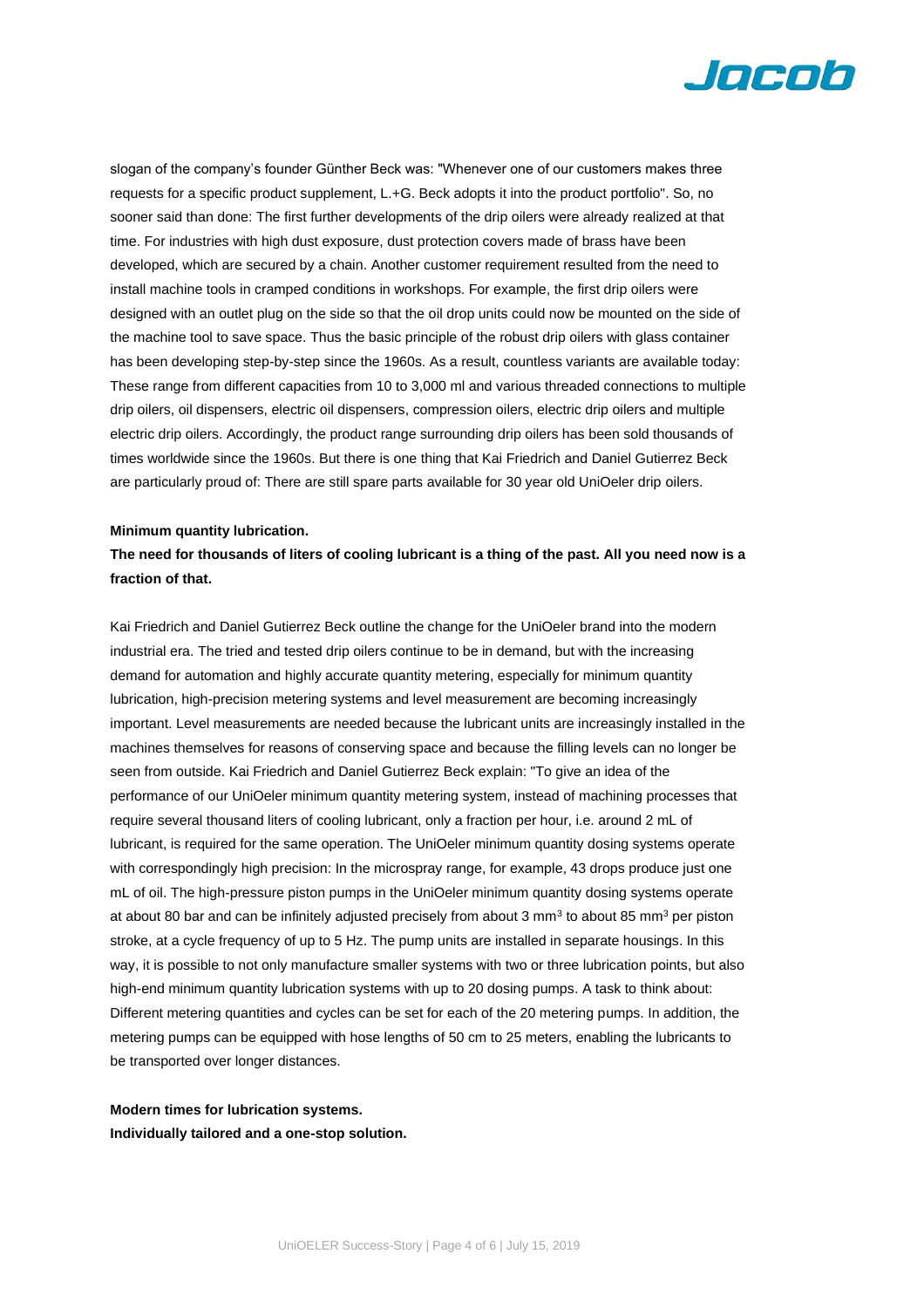

For L.+G. Beck, modernity means that lubrication systems are configured more and more individually for the customer. For smaller lubrication systems, additional outlets for lubrication units can be provided on request as a precautionary measure, which can then be used at a later date. Some customers have lubrication systems equipped with interfaces to electrical controls. The lubrication can then be switched off in the evening via a PLC and switched on again in the morning at the start of a shift. "Meeting the demand for individual lubrication systems comes naturally to us", said the managing director Daniel Gutierrez Beck. The majority of customer enquiries come from the technical departments in search of a solution. Customers rarely make purchase decisions on the basis of price, but on the overall functionality of the system. Kai Friedrich emphasizes that more and more customers want complete and maintenance-friendly systems. Thus UniOeler systems are delivered with fittings, hoses and connection material, i.e. "Plug'n Play". In these times of automated production in 3-shift operation, the maintainability of a lubrication system is crucial. The maintenance and repair of UniOeler lubrication systems is fast: Hoses, pumps and accessories can be replaced in a few easy steps.



*Fig. 4: L.+G. Beck managing director Daniel Gutierrez Beck during production*

*with a ready-to-install Jacob float switch.* 

# **The strengths of the partners Jacob and L.+G. Beck complement each other. The future of level measurement.**

The companies L.+G. Beck and Jacob have been already working together since the beginning of the 1990s. Jacob supplies small float switches in a wide range of variants and designs in batches. To the extent that L.+G. Beck offers customized systems, the float switches at Jacob are also manufactured and supplied individually.

The float switch from Jacob is usually installed in a UniOeler cylinder glass.

Depending on customer requirements, a second float switch can also be installed. This way, the upper float switch measures the maximum level and the lower one the minimum level. As levels change, the Jacob float switches monitor both dry running and overfilling of the vessel. The measured values are output via relay outputs, so that when the minimum level in the glass or plexiglass container is